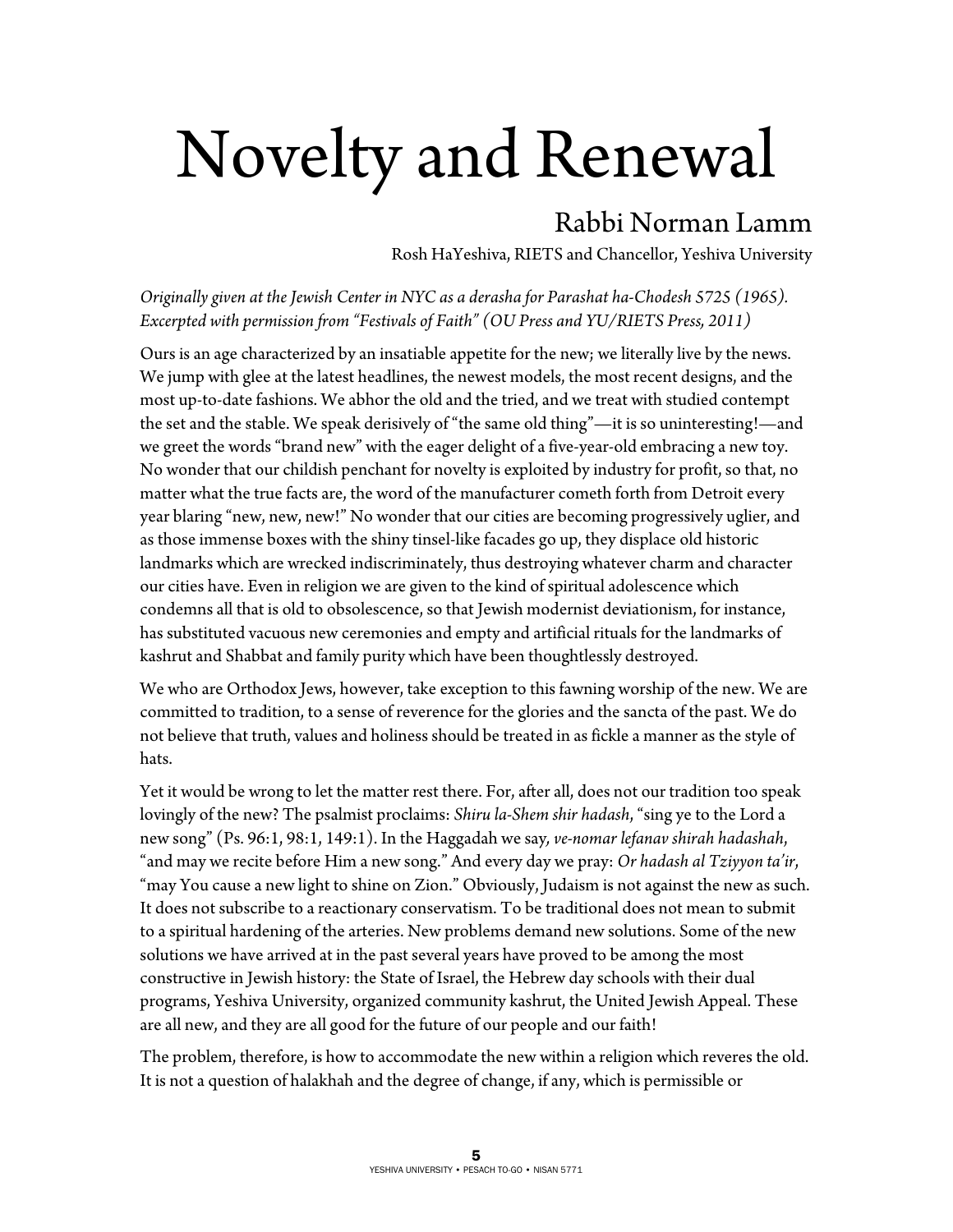advisable. Rather, the issue is: how does a religion which reveres tradition deal with the all-toohuman desire for newness?

Three insights commend themselves to us. First, the yearning for newness ought be applied to one's own life and spirit rather than to the outside world. Thus, the prophet Ezekiel quite properly pleads for *lev hadash ve-ruah hadashah* (Ez. 36:26), "a new heart and a new spirit," not merely for new techniques and new objects. The halakhah declares that *ger she-nitgayyer ke-katan she-nolad dami*, "a proselyte has the status of a newborn child" (Yevamot 22a). And, in the same spirit, Maimonides declares that the repentant person must experience the feeling of spiritual rebirth; religiously he is a new individual (Mishneh Torah, Hilkhot Teshuvah 7:7).

Perhaps it is best to distinguish between these two elements of newness by using two different terms: "novelty" and "renewal." Novelty is the misuse of the inclination for newness for things, for gadgets, for "kicks." Renewal comes about when we apply the desire for newness to man himself, to achieve new insights which result in the transformation of his soul and his spirit. Novelty is extrinsic; it is a question of packaging. Renewal is intrinsic; it is a matter of content. Novelty is the seeking of thrills; renewal is the thrill of seeking. The desire for novelty is what leads a young man from a Jewish home to date non-Jews and ultimately to intermarry. The search for renewal leads a young person from a background of little or no Jewish education to seek out Torah and mitzvot. If we are concerned only with novelty, then we change Judaism in order to make it palatable for most Jews. But if we seek renewal, then we try to change Jews to make them more worthy of Judaism.

The great Hasidic teacher, the Gerer Rebbe, author of the Sefat Emet, discovered this teaching of renewal in the great law which we read this morning and from which derives the name of this special Sabbath. The Torah commands us: *Ha-hodesh ha-zeh lakhem*, "this month is unto you" (Ex. 12:2). We are instructed to base the Jewish calendar on the moon, which revolves about the earth once in twenty-nine or thirty days, rather than on the sun, as do other people. What is the significance of this sanctification of the month as a special mitzvah? The answer he offers is the doctrine of renewal. According to the halakhah, thirty days of usage establishes the entity of habit. Thus, for instance, if we see a friend whom we have not seen or heard from for more than thirty days, we are required to pronounce the blessing of *She-heyehanu*. It is an occasion of joy. Not having seen him for thirty days, we have become habituated to his absence, and therefore the encounter with him is something new which should prompt a blessing. Similarly, there are many blessings we must make upon witnessing marvelous natural scenes or phenomena, or chancing upon spots where miracles were performed for our ancestors or ourselves. In all these cases, if we have been there, or seen them, within thirty days, we are not required to pronounce the blessing, whereas if we have not been there for more than thirty days, we are obligated to make the berakhah. In all these cases (and many more instances may be cited from Jewish law), whatever we have done or have not done persistently for thirty days becomes customary for us.

That is why, the author of Sefat Emet tells us, we must sanctify the moon, and, as it were, renew ourselves before thirty days have passed and we have become encrusted in the routine and the regular. *Ha-hodesh ha-zeh lakhem* is a commandment to experience renewal, the relief from stultifying and crippling conventionality; it is the mitzvah to redeem ourselves from wearying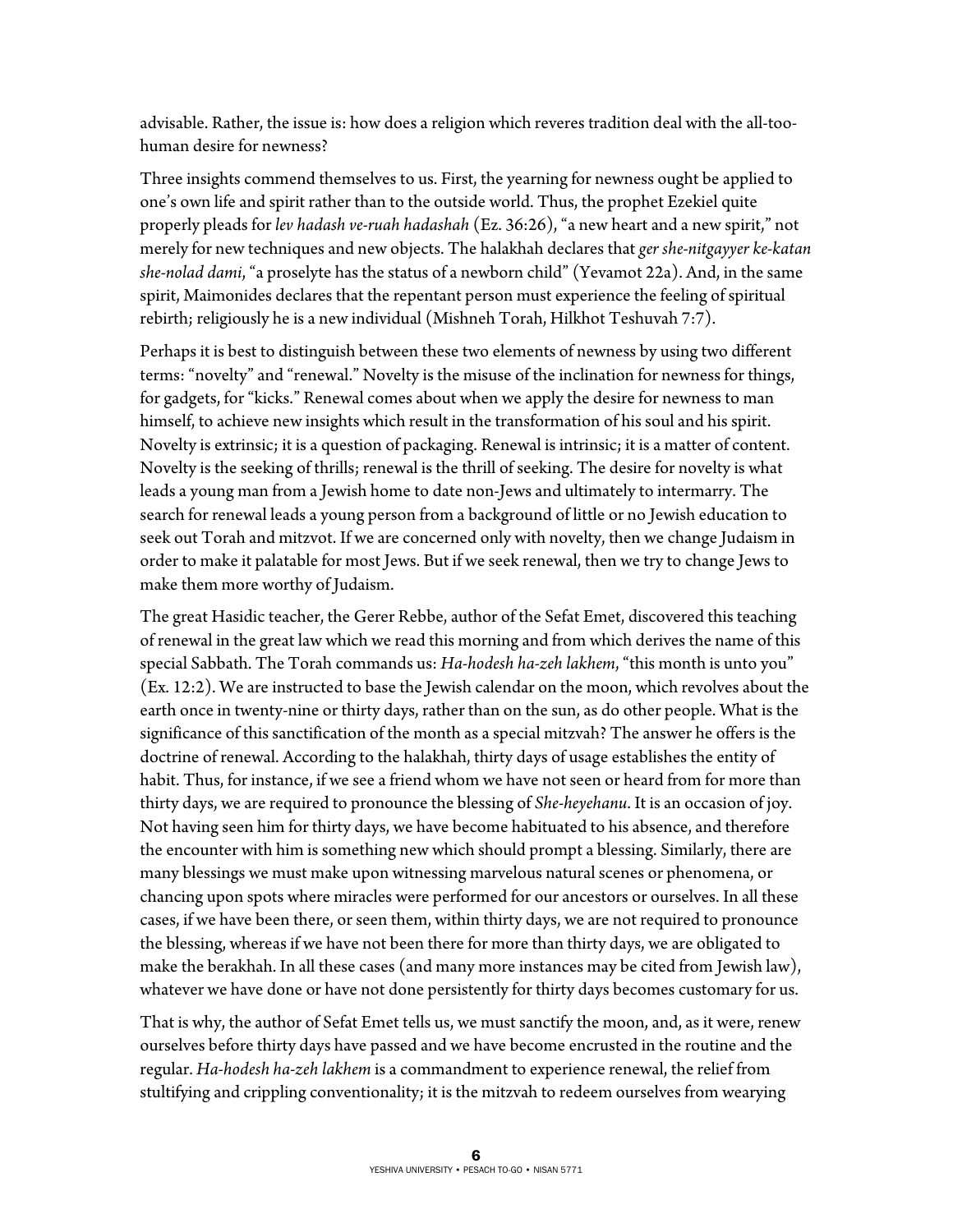and fossilizing habit and paralyzing patterns. It means that we must make a conscious effort to do things differently. We must challenge ourselves, for instance, not always to sing the same songs, to extend the same greetings, to pockmark our speech with the same clichés, to respond with the same stereotyped reactions, to affect the same study habits, the same grudges and affections, the same likes and dislikes. Above all, it means not always to adhere to the same level of observance of Judaism, but always to try to reach new heights and new enthusiasm. We must never be satisfied with *mitzvat anashim melummadah*, doing things in a mechanical, heartless, soulless way. Rather, we must experience renewal, with its consequent blessings of growth and development. How much different is this from the craze for novelty! This, indeed, is the creation of what the prophet commanded, the *lev hadash ve-ruah hadashah*, the new heart and the new spirit in accordance with the will of God, rather than the search for *elohim hadashim* (Judg. 5:8), for new gods in accordance with the whim of man.

The second insight follows upon the first. Just as the object of our desire for newness must be renewal, directed inwards, to within ourselves, so the source for this renewal must come from within. It means that we have within ourselves the hidden talents and capacities to renew ourselves.

Perhaps it is best to explain the relation of newness to talents already available by referring to the prayer mentioned previously, *Or hadash al Tziyyon ta'ir*, "May You cause a new light to shine upon Zion." The Sephardic sages, following R. Sa'adyah Gaon, deleted this phrase from our prayerbook. It appears, you recall, in the first blessing before the Shema, in which we praise God for having created the luminaries, the heavenly bodies. This phrase, the Sephardic sages maintained, is out of place in this blessing, for the blessing speaks of the creation of the luminaries during the six days of creation, and this particular passage appeals for a new light in the end of days; past and future, old and new, are incommensurate and cannot be included in one blessing. Nevertheless, we follow the Ashkenazic decision, formulated by R. Asher, who justifies our practice on the basis of the well-known and beautiful aggadah that when God created the sun and the moon and the stars, they originally were endowed with much more light than they have at present; but God set aside a great part of the light that he originally created and is keeping it for the end of days, when this light will be used to illuminate the lives of the righteous who live in accordance with the will of God. This is the *or hadash al Tziyyon* for which we pray: the release of light, in the future, from that which was already created at the beginning but has remained unused. The prayer, then, is not out of place in this blessing: the new comes from the old, the future issues from the past. Hence, the word hadash, "new," may properly be used in the sense of the first expression of that which was long in existence but hitherto unexpressed.

So it is with man: the great act of renewal issues from within, it is the transformation of luminous potentiality into brilliant reality. It means that we have within ourselves, unconsciously, immense reservoirs of ability and courage and untapped potentials far beyond our fondest hopes and greatest dreams. When we apply our penchant for newness not to superficial novelty, but to the renewal of our personality and spirit and character; when we break out of our old habits and molds and endeavor to reach new spiritual heights, then we will have made use of these vast resources, of which we may never have been aware, for creative and constructive ends.